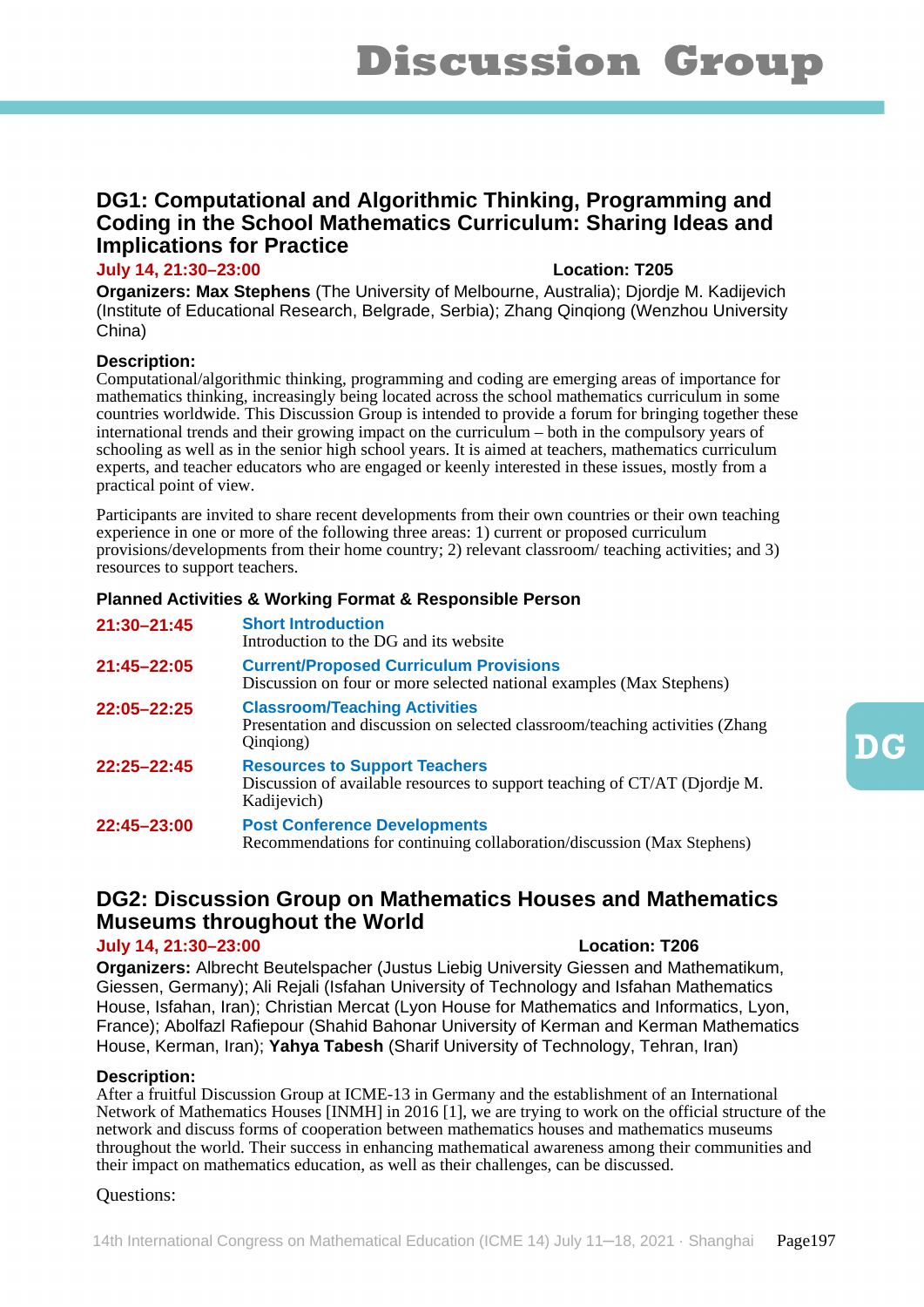1. What are the benefits of such institutes for popularizing mathematics and improving mathematics education? Do s Houses and Museums have a role beyond

2. What are the challenges they face?

3. How can mathematics institutions share activities and cooperate with each other?

4. How can their members benefit from other institutes in other parts of the world?

5. What are the effects of these institutes in mathematics education of the region around these institutes?

6. What is the network [INMH] and what could be its structure?

# **Planned Activities & Working Format & Responsible Person**

| 21:30-21:35 | <b>Opening Statements</b><br>Lecture (Ali Rejali)                                                                             |
|-------------|-------------------------------------------------------------------------------------------------------------------------------|
| 21:35-21:45 | <b>What Are the Museums of Mathematics</b><br>Lecture (Albrecht Beutelspacher)                                                |
| 21:45-21:55 | <b>Opportunities for Innovative Multidisciplinary Learning at Mathematics</b><br><b>Houses</b><br>Lecture (Yahya Tabesh)      |
| 21:55-22:05 | What are the other roles of mathematics houses and mathematics museums<br>for the society<br>Lecture (Albrecht Beutelspacher) |
| 22:05-22:20 | <b>Challenges for Mathematics Houses</b><br>Lectures (Abolfazl Rafiepour, Christian Mercent)                                  |
| 22:20-22:30 | A Report on the Belgium Mathematics House                                                                                     |
|             | Presentation (Their representative)                                                                                           |
| 22:30-22:40 | What are the effects of mathematics houses on education and the society                                                       |
|             | Lecture (Christian Mercent)                                                                                                   |
| 22:40-22:45 | <b>The Network and Its Structure</b>                                                                                          |
|             | Presentation (Ali Rejali)                                                                                                     |
| 22:45-23:00 | Discussion by the Audience and the Members of the Panel                                                                       |
|             | Discussion (Albrecht Beutelspacher)                                                                                           |

# **DG3: Revisiting Shulman's Notion of Pedagogical Reasoning: Looking Back and Looking Forward**

# **July 14, 21:30–23:00 Location: T209**

**Organizers: Ban Heng Choy** (National Institute of Education, Nanyang Technological University); Jaguthsing Dindyal (National Institute of Education, Nanyang Technological University); Joseph Boon Wooi Yeo (National Institute of Education, Nanyang Technological University)

# **Description:**

Pedagogical reasoning is not a new concept. More than three decades ago, Shulman (1987) expounded this idea in his seminal paper, well known for its elaboration of pedagogical content knowledge (PCK). Shulman stated that teaching begins as an act of reason and continues as a process of reasoning. He also added that pedagogical reasoning forms the basis for all actions by the teacher. In his model for pedagogical reasoning and action, Shulman proposed that teaching begins with the act of comprehending what has to be taught, followed by the transformation of that knowledge for teaching the students, which is followed by actual instruction, and an evaluation of the students' learning. Finally teachers engage in reflections, which may lead to new comprehensions by the teacher.

Although the notion of PCK has been quite well-understood, the notion of pedagogical reasoning is still under-theorised (Loughran et al., 2016). Yet, pedagogical reasoning has been seen as an important component of teaching expertise (e.g., see Choy, 2016). If teaching actions are based on pedagogical reasoning, then how do we enhance the pedagogical reasoning of teachers to improve teaching? Or more

 $\mathbf{D}\mathbf{G}$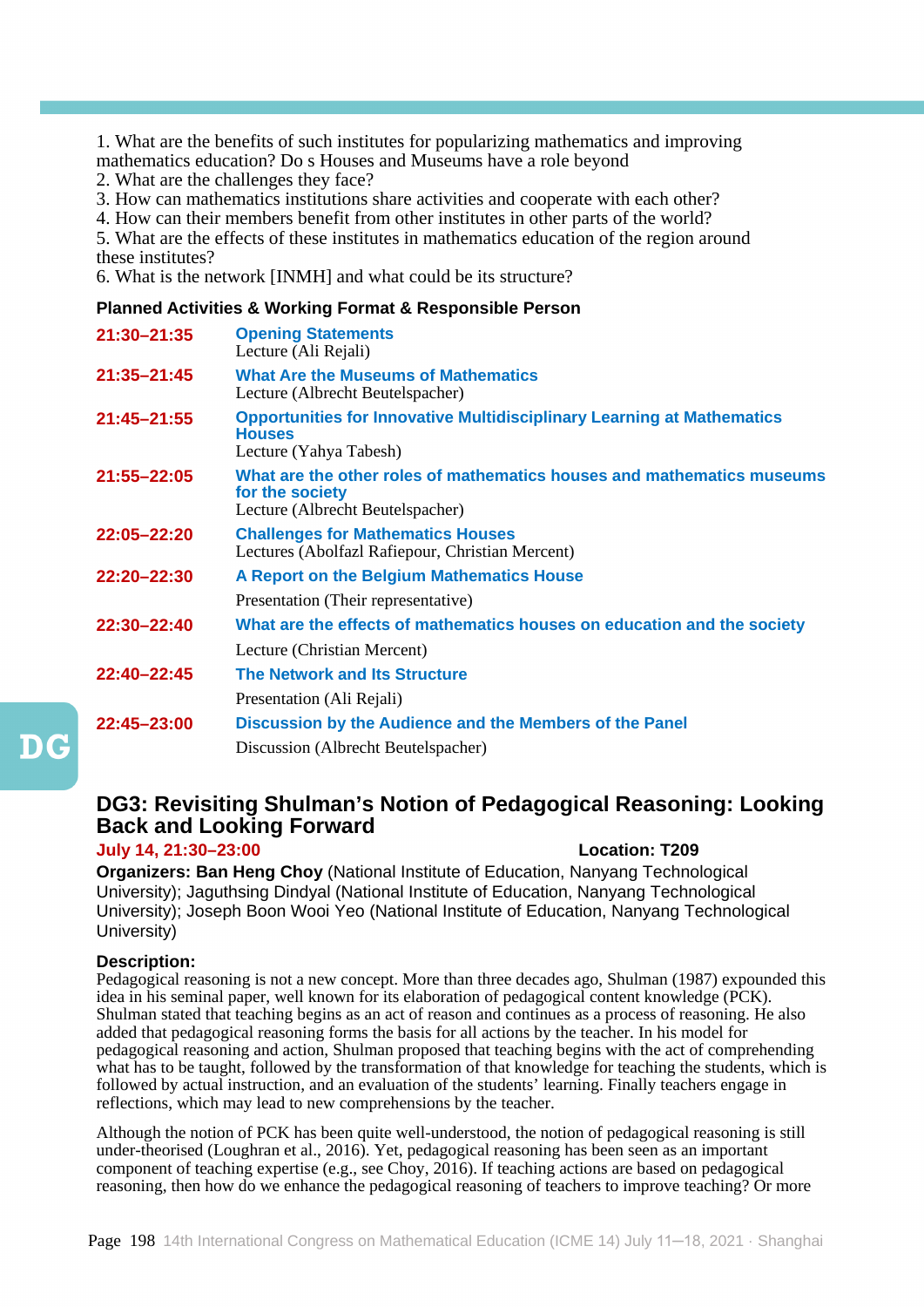fundamentally, is there a need to reinterpret the components of pedagogical reasoning in light of the current contexts of teaching and learning? In this DG, we will discuss these questions. More specifically, we will critique this construct and propose possible modifications to the framework of pedagogical reasoning. In addition, we will also discuss the issues and challenges related to the development of teachers' pedagogical reasoning.

#### **Planned Activities & Working Format & Responsible Person**

| 21:30-21:40 | What is pedagogical reasoning and action?<br>The organisers will facilitate the introduction of the participants of this DG and<br>present the key ideas needed in this DG.                                                                                                                                                                                                                                                      |
|-------------|----------------------------------------------------------------------------------------------------------------------------------------------------------------------------------------------------------------------------------------------------------------------------------------------------------------------------------------------------------------------------------------------------------------------------------|
| 21:40-22:00 | What are the components of pedagogical reasoning and what are the roles<br>of each component in teacher education and professional development?<br>What can we say about its relationship to Shulman's notion of pedagogical<br>reasoning?<br>The participants will work in groups to critique one of the following components:<br>Comprehension, Transformation, Instruction, Evaluation, Reflection, and New<br>Comprehension. |
| 22:00-22:30 | The participants will present their critique and suggest ideas to modify/enhance/clarify<br>the notion of pedagogical reasoning.                                                                                                                                                                                                                                                                                                 |
| 22:30-22:40 | What are some issues and challenges with enhancing teachers' pedagogical<br>reasoning?<br>The organisers will summarise the ideas shared by the participants and lead a<br>discussion on the issues and challenges to prepare for session 2.                                                                                                                                                                                     |
| 22:40-23:50 | How can we move forward in our endeavor to enhance teachers'<br>pedagogical reasoning?<br>The organisers will summarise the ideas and discussion to set up possible<br>collaboration opportunities in the future.                                                                                                                                                                                                                |
| 22:50-23:00 | <b>Summary and Closing</b>                                                                                                                                                                                                                                                                                                                                                                                                       |

# **DG4: Roles for Mathematicians in Math Education**

# **July 14, 21:30–23:00 Location: T213**

**Organizers: Solomon Friedberg** (Boston College); Patricio Felmer (Universidad de Chile); Carlos Kenig (University of Chicago); JongHae Keum (Korea Institute for Advanced Study); Jürg Kramer (Humboldt-Universität zu Berlin

# **Description:**

Aims: Mathematicians have played an important role in math education for many years; for example, mathematicians Felix Klein (the first President of ICMI), Hans Freudenthal, and Georg Pólya have contributed fundamentally. In the present landscape, with the emergence of many specialists in education and math education, sometimes grounded in other disciplines, there are more voices and more perspectives—both a challenge and an opportunity. The goal of this discussion group is to take stock of ways that mathematicians are presently contributing to math education, to consider what they can add to the field of math education as mathematicians and among these what roles are most important, and to ask what experiences and structures would be most useful in promoting future cooperation and contributions.

Underlying Ideas: Mathematicians have played many roles in math education, including the training of future teachers in the university, the support of in-service teachers (e.g. helping to promote their on-going engagement with mathematics), roles in public policy such as writing or reviewing  $K-OO$  math standards and ensuring that there is a close articulation between K-QO math and university-level math, and roles in advocacy for math education. There appears to be quite a bit of variation from country to country, with some countries having many mathematicians involved in K-QO math education and some having practically none. We believe it would be valuable to discuss the contributions of mathematicians explicitly (they are not mentioned in any of the TSGs), to reflect on what they are contributing as mathematicians with their specific training and perspectives, to discuss what can be done to promote involvement going forward (taking stock as well of obstacles and pitfalls), and to ask whether or not this could be a source of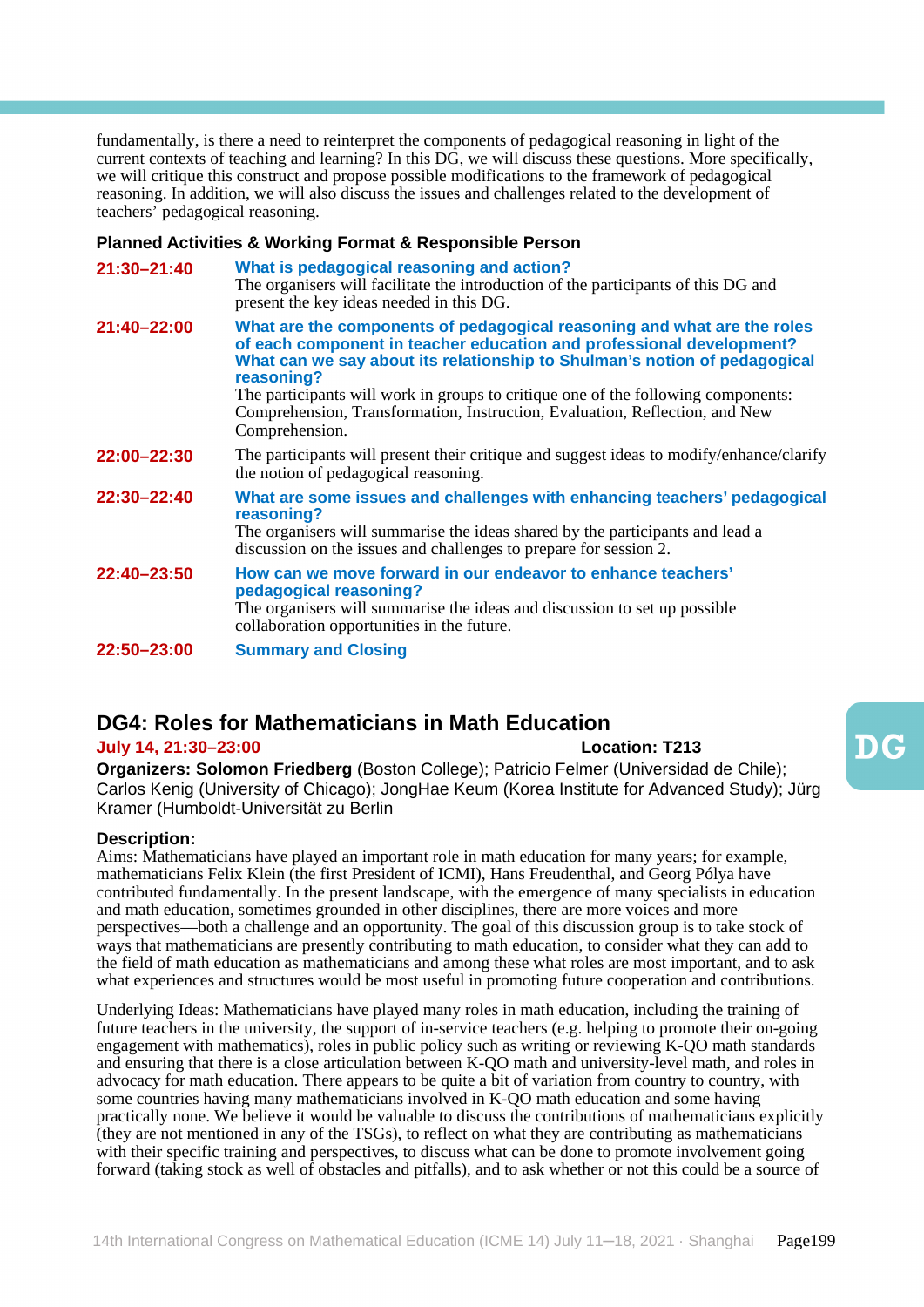the improvement of K-QO math in countries where there has been little connection between university level mathematicians and mathematics educators to date.

# **Planned Activities & Working Format & Responsible Person**

| 21:30-21:55     | Discussion of the Involvement of Mathematicians in Pre-service Education<br>Short introduction followed by participants' descriptions of involvement and<br>discussion of roles for mathematicians in the preparation of future teachers<br>(Organizing team)                                             |
|-----------------|-----------------------------------------------------------------------------------------------------------------------------------------------------------------------------------------------------------------------------------------------------------------------------------------------------------|
| 21:55-22:15     | Discussion of the Involvement of Mathematicians with In-service Teachers<br>Short introduction followed by participants' descriptions of involvement and<br>discussions of contexts, roles and best practices for the involvement of<br>mathematicians in work with in-service teachers (Organizing team) |
| 22:15-22:35     | Discussion of the Involvement of Mathematicians in Math Education Policy<br>Short introduction followed by participants' descriptions and discussion of the<br>involvement of mathematicians in math education policy (Organizing team)                                                                   |
| $22:35 - 23:00$ | <b>Discussion of Connecting Mathematicians and Mathematics Educators</b><br><b>Going Forward: Roles, Opportunities, Obstacles and Potential Pathways</b><br>Overall discussion of the involvement of mathematicians in math education and<br>possibilities for future engagement (Organizing team)        |

# **DG5: 70 Years' Development of Mathematics Textbooks in Primary and Secondary Schools in China**

# **July 14, 21:30–23:00 Location: W215**

**Organizers: Li haidong** (The Curriculum and Teaching Material Research Institute, People's Education Press); Zhou xiaochuan (The Curriculum and Teaching Material Research Institute, People's Education Press)

# **Description:**

The theme is 70 years' development of Mathematics Textbooks in primary and secondary schools inChina

We will introduce 70 years' development of mathematics textbooks, especialy recent twenty years. The Chinese characteristics of textbook development, the method of textbook research, and the exploration of practical reform of textbook,will be mainly expounded. Finally, we will express our understanding of mathematics and mathematics education.

| 21:30-21:45     | 70 Years Development of Mathematics Textbooks in Primary Schools in<br>China<br>Ding Guozhong, The Curriculum and Teaching Material Research Institute People's<br><b>Education Press</b>                             |
|-----------------|-----------------------------------------------------------------------------------------------------------------------------------------------------------------------------------------------------------------------|
| $21:45 - 22:05$ | <b>Mathematical Thoughts and Methods of Mathematics Textbooks in Primary</b><br><b>Schools in China</b><br>Zhou Xiaochuan, The Curriculum and Teaching Material Research Institute People's<br><b>Education Press</b> |
| 22:05-22:25     | The Reform and Development of Chinese Mathematics Textbook in<br><b>Secondary School Of 21st Century</b><br>Li Haidong, The Curriculum and Teaching Material Research Institute People's<br><b>Education Press</b>    |
| $22:25 - 22:45$ | <b>Development of Digital Technology in Secondary School Mathematics</b><br><b>Textbook</b><br>Zhang Jinsong, The Curriculum and Teaching Material Research Institute People's<br><b>Education Press</b>              |
| 22:45-23:00     | <b>Mathematics Culture in Secondary School Mathematics Textbook</b><br>Song Lili, The Curriculum and Teaching Material Research Institute People's<br><b>Education Press</b>                                          |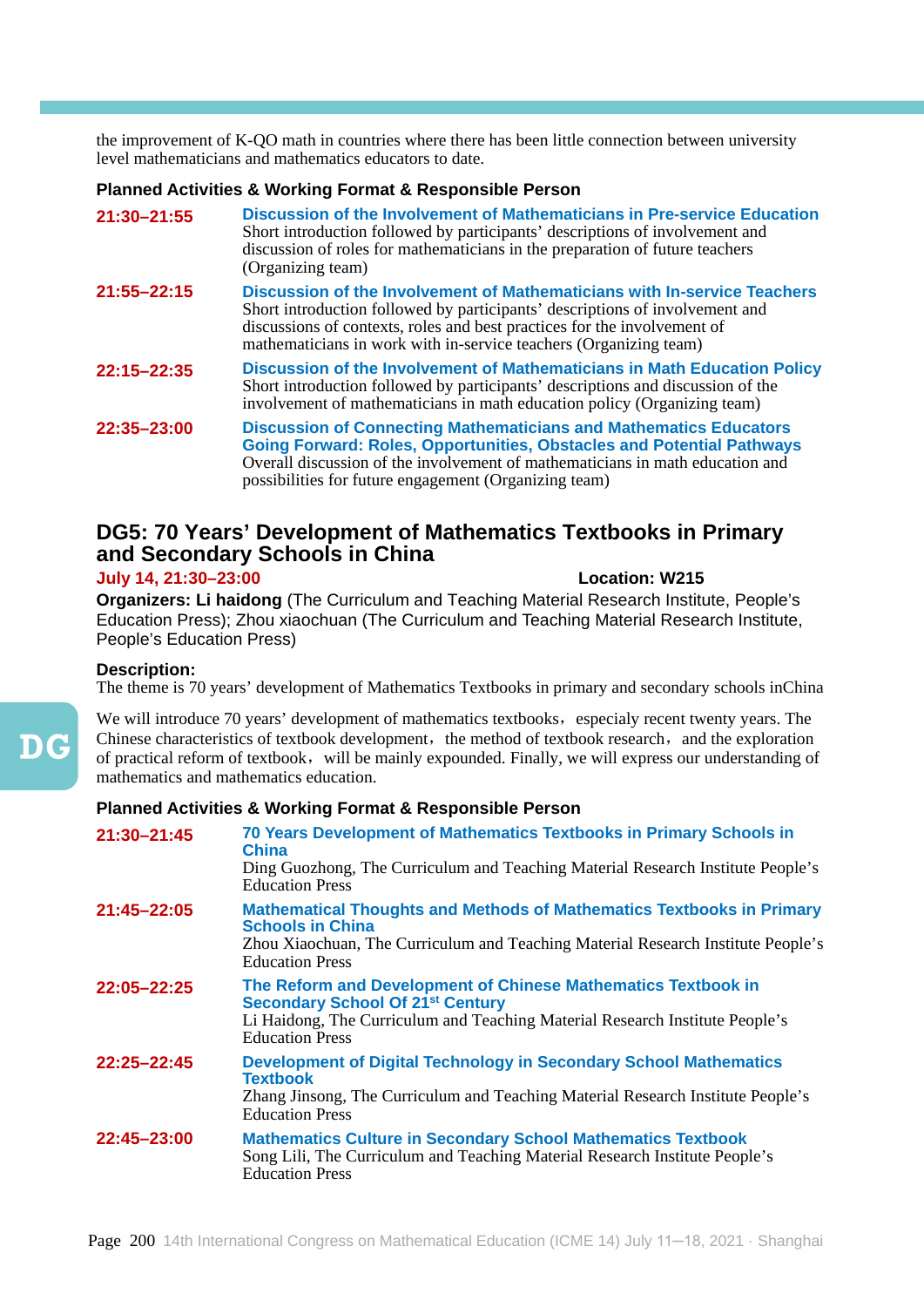# **DG6: Variations and Series of Tasks, Crossing the Approaches July 14, 21:30–23:00 Location: W111**

**Organizers: Katalin Gosztonyi** (Eötvös Loránd University of Budapest, Hungary); Charlotte de Varent (Université de Rennes 2, France); Luxizi Zhang (École Normale Supérieure de Lyon, France, East China Normal University, China); Alessandro Ramploud (University of Pisa, Italy)

# **Description:**

This discussion group aims to extend a discussion led by some senior and young researchers from four different countries since some years about variations and series of tasks. Katalin Gosztonyi wrote her PhD (2015) on the comparison of the Hungarian reform of mathematics education led by Varga (pointing out the importance of structuring problems in series and networks) and the French "mathématiques modernes" reform. Charlotte de Varent wrote her PhD (2018) on the use of history in mathematics education, pointing out the importance of small numerical variations in Mesopotamian scholarly context. Luxizi Zhang is working on her PhD (Zhang, 2019) towards an analytic model of "teaching mathematics through variation" from the analysis of teachers' documentation work (Gueudet & Trouche, 2009) in China and France, making profit of the variation theory (Gu, Huang, & Marton, 2004) and the notion of didactic variable in the theory of didactical situations (Brousseau, 2002).

As the above mentioned examples illustrate, the 'variation perspective' (what will mean in the followings: variation as well as sequencing and networking of tasks and problems) appears as an important issue in various traditions of mathematics education, and at the core of teachers' documentation work. International discussions where launched on this topic since some years: the "Series of problems" interdisciplinary historical research project (2012-2019) (Bernard 2015), the first (2018, Budapest) and the second (2019 Lyon) "Variations and series of problems" workshop, and the Varga100 conference (2019 Budapest, https://varga100.sciencesconf.org/). The aim of these discussions was to confront different implementations of this 'variation perspective', towards a common model, or a diversity of models, allowing on one hand to develop analytical tools for researchers, and on the other hand to support teachers design work. We consider that the ICME14, in the country of the Chinese "variations method" and thanks to the diversity of the conference's public, would be a particularly well adapted context for the continuation of this collective work.

# References

Brousseau, G. (2002). Theory of Didactical Situations in Mathematics. Netherlands: Springer. Gosztonyi, K. (2015). Traditions et réformes de l'enseignement des mathématiques à l'époque des"mathématiques modernes": le cas de la Hongrie et de la France. PhD thesis, University of Szeged and University Paris Diderot.

Gu, L., Huang, R., & Marton, F. (2004). Teaching with variation: A Chinese way of promoting effective mathematics learning. In L. Fan, N. Y. Wong, J. Cai, & S. Li (Eds.), How Chinese learn mathematics: Perspectives from insiders (pp. 309–347). Singapore: World Scientific. Gueudet, G., & Trouche, L. (2009). Towards new documentation systems for mathematics teachers? Educational Studies in Mathematics, 71(3), 199-218.

Varent, de. C. (2018). Pluralité des concepts liés aux unités de mesure. Liens entre histoire des scienceset didactique, le cas de l'aire du carré dans une sélection de textes anciens. (Unpublished doctoraldissertation). Paris 7 Diderot University, Paris, France.

| 21:30-21:40 | <b>Introduction</b><br>(The coordinators, plenary)                                                                                                                                            |
|-------------|-----------------------------------------------------------------------------------------------------------------------------------------------------------------------------------------------|
| 21:40-21:55 | <b>Presentation of the Chinese, Hungarian and French Handouts</b><br>(L. Zhang, K. Gosztonyi plenary)                                                                                         |
| 21:55-22:15 | Analyzing the Data, Extracting Principles with Special Focus on the<br>Structure of the Task Sequences. Comparing to the Participants' Teaching<br><b>Traditions</b><br>Work in small groups. |
| 22:15-22:35 | <b>Sharing the Results of the Four Groups</b><br>Collective discussion                                                                                                                        |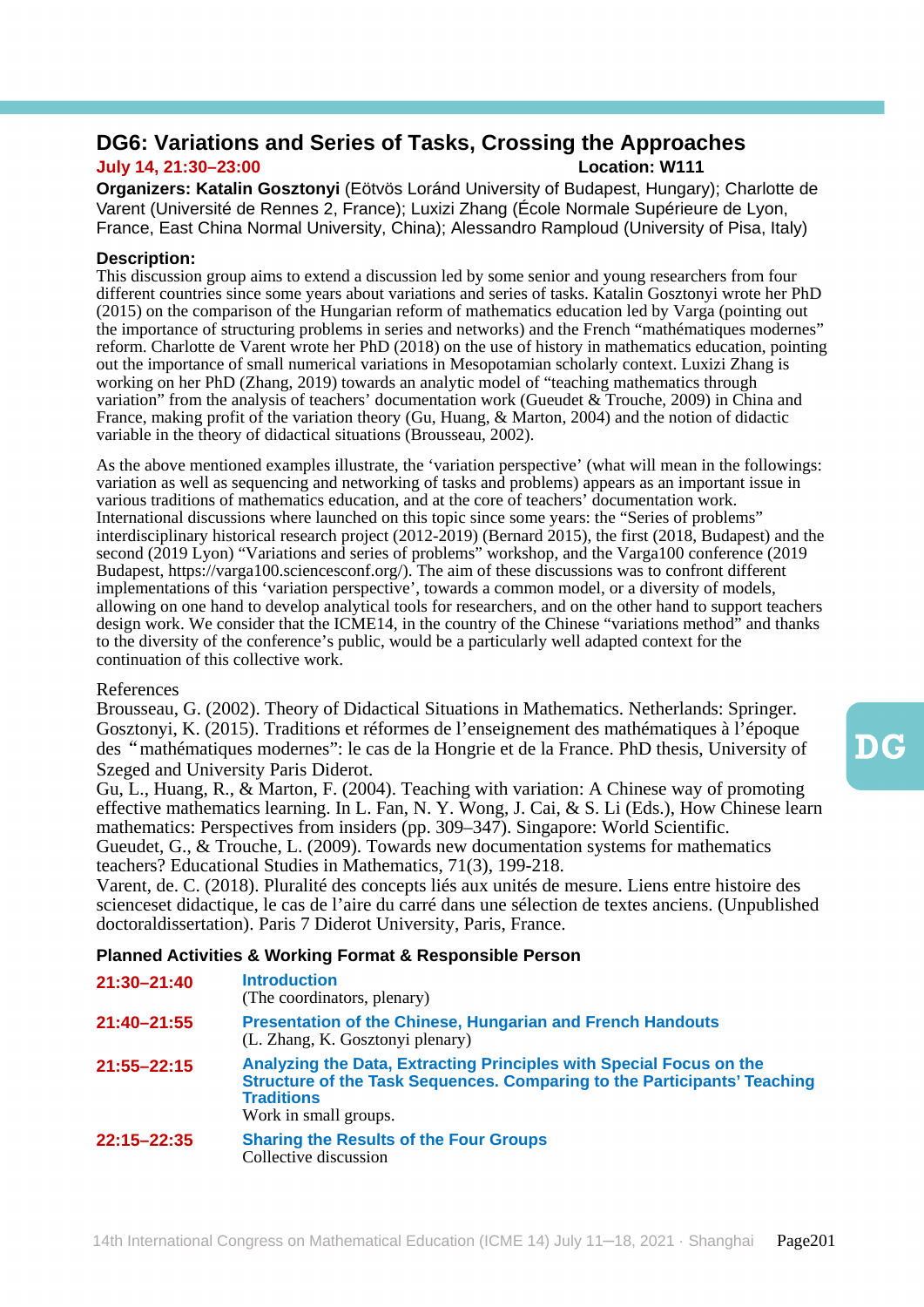# **22:35–22:45 Italian Adaptation of the Chinese Variation** (A. Ramploud, plenary) **22:45–23:00 General Conclusions + Potential Plans for Further Research** (The coordinators, plenary)

# **DG7: The Future of Mathematics Education Research:Discussion of an International Survey**

#### **July 14, 21:30–23:00 Location: W315**

**Organizers: Arthur Bakker** (Utrecht University, the Netherlands); **Jinfa Cai** (University of Delaware, USA)

# **Description:**

Mathematics education research as a discipline is celebrating several milestones. ESM and JRME have recently celebrated their 50th anniversaries. To mark this auspicious occasion, this DG focuses on the future of mathematics education research. We will use an international survey (conducted before and during the pandemic) as the basis of the discussion. The survey results have been published in 2021 in ESM (https://link.springer.com/article/10.1007/s10649-021- 10049-w). We aim to organize the best ideas for the future of mathematics education research into a form that ICMI members will find appropriate. In particular, we will discuss the impact of the pandemic on the shape of mathematics education and mathematics education research, including increased attention to issues such as online assessment and pedagogical considerations for virtual teaching.

# **Planned Activities & Working Format & Responsible Person**

| 21:30-21:35     | <b>Introduction and Brief Reflection</b><br>Looking back, and plan of the discussion group<br>Jinfa Cai on the basis of Inglis and Foster (2018)                                                            |
|-----------------|-------------------------------------------------------------------------------------------------------------------------------------------------------------------------------------------------------------|
| $21:35 - 21:50$ | <b>Introduction and Brief Reflection</b><br>What do international voices say?<br>Arthur Bakker on the basis of an international survey that appeared in Educational<br>Studies in Mathematics in early 2021 |
| 21:50-22:00     | <b>Personal Discussion</b><br>Relation of what has been discussed to the ICME survey from 2004<br>Anna Sfard (relating to Sfard, 2005)                                                                      |
| 22:00-22:30     | <b>Break-out Session</b><br>Formulation of research questions at research program level (Moderated by all team<br>members)                                                                                  |
| 22:30-22:45     | <b>Plenary Discussion</b><br>Sharing best ideas from the break-out session (Guangming Wang)                                                                                                                 |
| 22:45-22:55     | <b>Personal Discussion</b><br>What can ICMI learn from the discussions? (Jill Adler)                                                                                                                        |
| 22:55-23:00     | <b>Looking into the Future</b><br>What is the next step? (Arthur Bakker, Jinfa Cai)                                                                                                                         |

# **DG8: Developing Teachers' Professional Competence and Improving Their Teaching Practice through Cross-cultural Programmes July 14, 21:30–23:00 Location: W201**

**Organizers: Xingfeng Huang** (Shanghai Normal University, China); Minxuan Zhang (Shanghai Normal University, China); Rongjin Huang (Middle Tennessee State University, USA); Shiqi Li (East China Normal University, China)

# **Description:**

Since 2014, the UK government has funded the Mathematics Teacher Exchange Programme between UK-China to improve British teacher's professional development. Through this programme, nearly 1000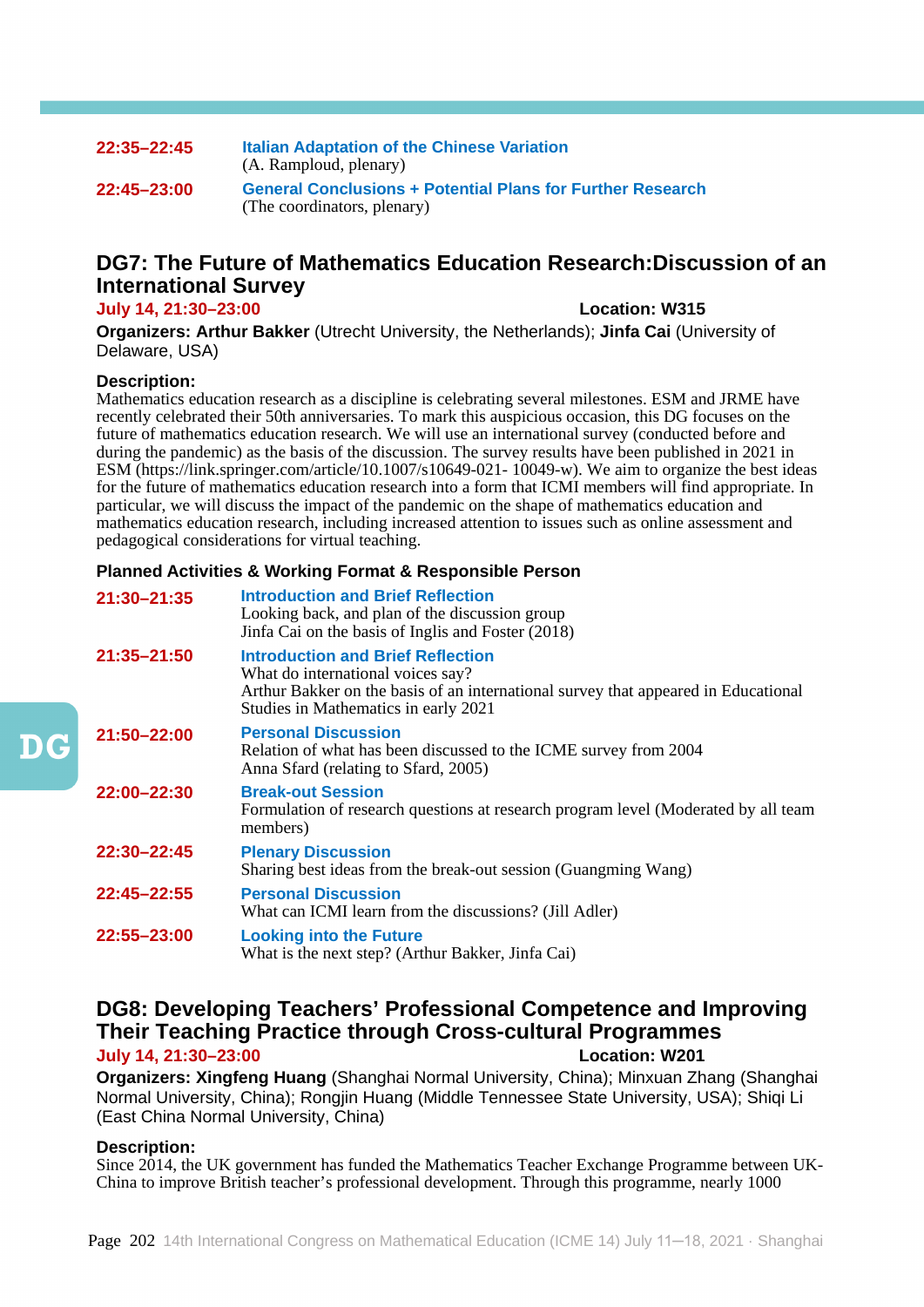teachers from both countries have visited schools in counterpart schools and learned teaching and teacher professional development practice from the other country. Over the past eight years, participating teachers have benefited from the exchange activities and improved their teaching practice. However, some contradictions have occurred due to cultural differences between China (the East) and the UK (the West).

Classroom teaching and teacher learning are cultural activities. Thus, the differences in mathematics teaching and teacher learning between the East and the West are rooted in their cultural values, educational philosophies and traditions, and practical wisdom. It is crucial to identify the strengths and weaknesses of mathematics education and understand the underlying cultural differences in order to learn from each other. The contradictions regarding mathematics teaching and learning between the East and the West could be the driving force for teachers' learning, and promote their self-reflection and teaching improvement. Therefore, based on these projects and research literature, this discussion group will focus on (1) what we can learn from the exchange programme between the Eastern and Western cultures; (2) practice and research on cross-cultural teachers' collaboration and learning in the future. This discussion is aimed to deepen our understanding of the theories and practice of mathematics teaching and teacher professional learning in the East and the West and improve our own mathematics education.

# **Planned Activities & Working Format & Responsible Person**

| 21:30-22:00 | Sharing the Experience in and Research Findings on the Exchange<br><b>Programme between UK-China</b><br>(Minxuan Zhang)                                                                                                                                                                                                                    |
|-------------|--------------------------------------------------------------------------------------------------------------------------------------------------------------------------------------------------------------------------------------------------------------------------------------------------------------------------------------------|
| 22:00-22:45 | <b>Discussion:</b><br>(1) Why it is necessary and important for teachers' collaboration cross-<br>culturally;<br>(2) What can be learned from the exchange programme between the Eastern<br>and Western cultures;<br>(3) Practice and research for teachers' cross- culture collaboration and<br>learning in the future<br>(Rongjin Huang) |
| 22:45-23:00 | <b>Comments</b><br>(Jenni Ingram)                                                                                                                                                                                                                                                                                                          |

# **DG9: Non-university Tertiary Mathematics Education: An Emerging Field of Inquiry**

# **July 14, 21:30–23:00 Location: W203**

**Organizers: David Tannor** (Faculty of Mathematics, Kellogg Community College, USA); Laura Watkins (President-Elect, AMATYC; Faculty of Mathematics, Glendale Community College, USA); Kathryn Kozak (President, AMATYC; Faculty of Mathematics, Coconino Community College, USA)

# **Description:**

The intent of this discussion group (DG) is to gather ICME-14 participants to engage in conversation about non-university tertiary mathematics education (NTME). Since ICME-9, it has been a tradition to dialogue about educational matters unique to this area. Over time, with both advances, challenges, and opportunities in tertiary mathematics education, as well as increasing attention, it is apparent that NTME is becoming a critical branch of inquiry in mathematics education. Yet, compared to primary, secondary, and university education, historically NTME has received insufficient attention. Consequently, this DG will provide an avenue to engage a wider group of mathematics educators, network, exchange ideas, and learn more about NTME practices around the world. The meaning of NTME as well as developing this area as a field of inquiry will be explored.

| 21:30-22:05     | Introduction of Topic and Brief Presentation on Related Practices<br>around the Globe<br>TBA |
|-----------------|----------------------------------------------------------------------------------------------|
| $22:05 - 22:45$ | <b>Break-out Sessions for Small Group Discussion</b><br><b>TBA</b>                           |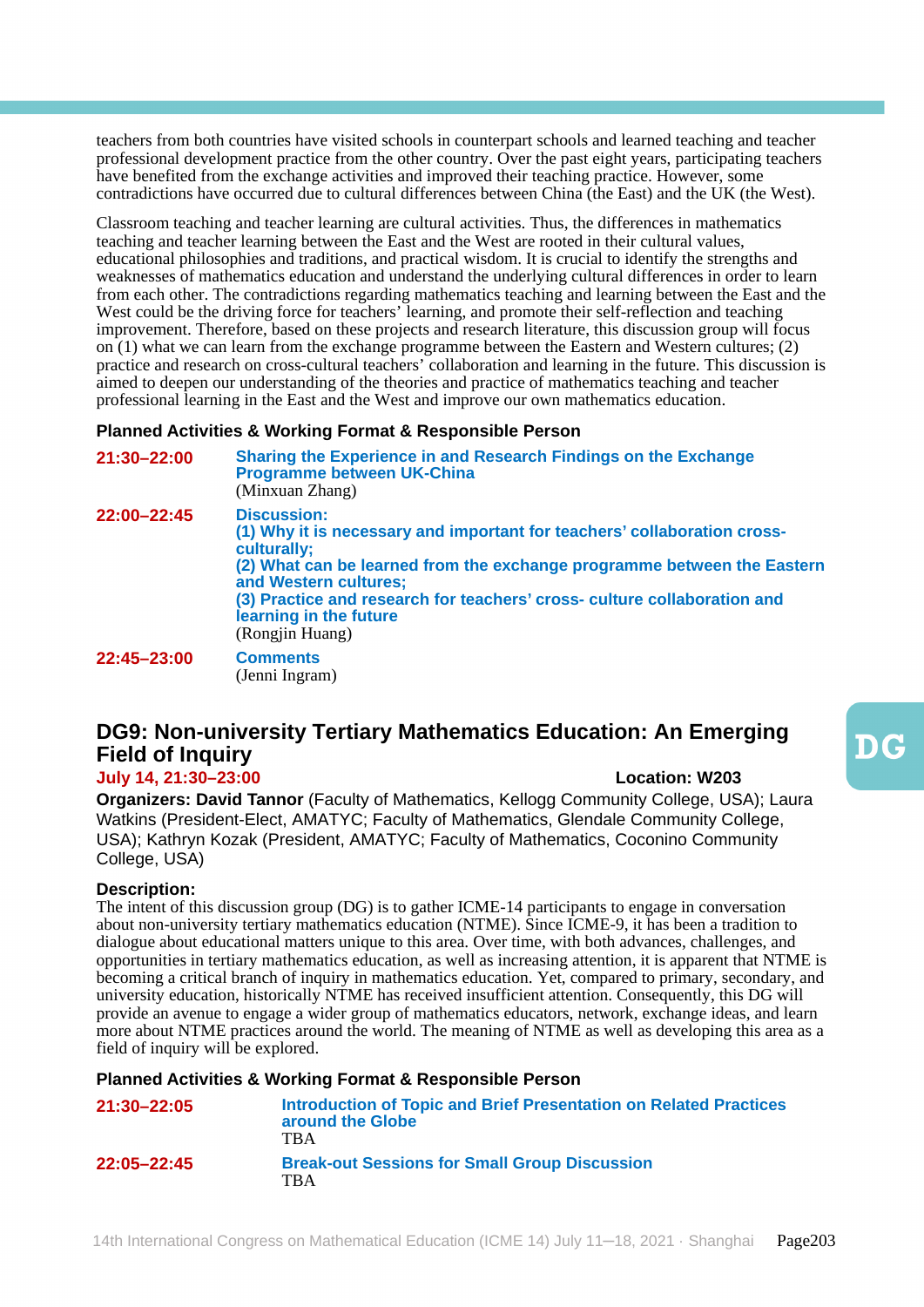**22:40–23:00 Summary and Report TBA** 

# **DG10: Teaching and Learning Linear Algebra**

# **July 14, 21:30–23:00 Location: W211**

**Organizers: Sepideh Stewart** (University of Oklahoma, USA); María Trigueros (Instituto Tecnológico Autónomo de México, MEXICO); Michelle Zandieh (Arizona State University, USA)

#### **Description:**

 $\mathbf{D} \mathbf{G}$ 

This discussion group will draw on the experience of three Linear Algebra researchers and curriculum designers to facilitate discussions around the past and future of Linear Algebra education. Linear Algebra is an important area of study for STEM majors. In a survey paper by Stewart, Andrews- Larson, and Zandieh (2019) the authors summarized some advances in many areas of linear algebra education (e.g., span, linear independence, eigenvectors, and eigenvalues). The survey paper also identified areas that need more research (e.g., systems of linear equations, properties of linear transformations, orthogonality, and least squares), and revealed the gaps (e.g., proof).

This working group will provide the opportunity to continue to develop and extend the field. Key questions and issues to be discussed are: What do we know from research about the teaching and learning of Linear Algebra? How can research results be used in the teaching of Linear Algebra? What innovative teaching methods have proved some success in the teaching of Linear Algebra?

| 21:30-21:40 | <b>Introduction</b><br>The organizers will give a brief overview of their research. Attendees will introduce<br>themselves. The plan for the discussion group as well as a set of questions will be<br>presented                                                                                                                              |
|-------------|-----------------------------------------------------------------------------------------------------------------------------------------------------------------------------------------------------------------------------------------------------------------------------------------------------------------------------------------------|
| 21:40-22:05 | (a) Issues on First-year Linear Algebra Topics                                                                                                                                                                                                                                                                                                |
|             | (b) Teaching Resources (Application, Technology)<br>The attendees will break up in small groups to discuss:<br>(a) What are some pressing issues concerning the teaching of first-year courses?<br>(b) What teaching resources do you use to help students to understand the concepts<br>hetter?                                              |
| 22:05-22:30 | (c) Linear Algebra Proofs,                                                                                                                                                                                                                                                                                                                    |
|             | (d) Second Courses in Linear Algebra<br>The attendees will break up in small groups to discuss:<br>(a) What are some issues surrounding teaching linear algebra proofs?<br>(b) What is the nature of second courses in your institution? The attendees will<br>discuss the pertinence and possible contents of the second courses as a group. |
| 22:30-22:50 | Group discussion                                                                                                                                                                                                                                                                                                                              |
| 22:50-23:00 | <b>Closing Remarks, Supporting New Researchers, Future Work</b><br>The organizers will close by summarizing participants' views about future research                                                                                                                                                                                         |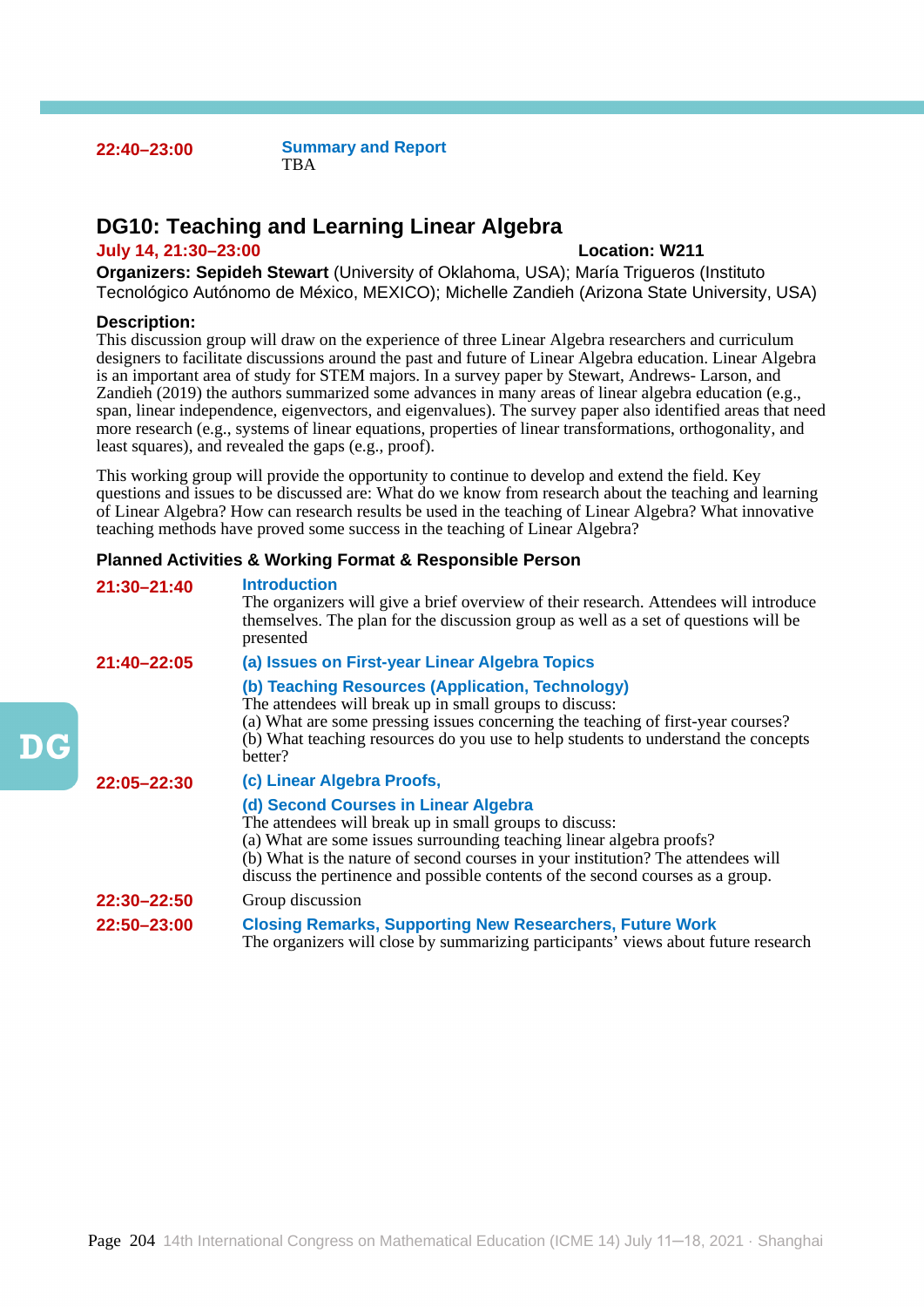# **DG11: How Do Movements Of Bodies and Artifacts Emerge in Mathematics Education?**

# **July 14, 21:30–23:00 Location: W303**

**Organizers: Anna Shvarts** (Utrecht University, The Netherlands); Dor Abrahamson (University of California, Berkeley, USA); Ricardo Nemirovsky (Manchester Metropolitan University, UK); Nathalie Sinclair (Simon Fraser University, Canada); Candace Walkington (Southern Methodist University, USA)

# **Description:**

This discussion group is initiated by an international collective of researchers all concerned with embodied processes in mathematics teaching and learning. Operating from different perspectives that consider bodies as partaking in educational processes, we have been offering theoretical rethinkings of cognitive and affective processes in mathematical practices. This discussion group aims to consider the origins of movements performed by students, teachers, and artifacts. We invite group participants to reflect on resources initiating bodily movement and on the agents who perform or share the movement. We hope to articulate the difference between motion and movement as well as when and how movements become recognized as mathematical activity and discourse (language, diagrams, gestures). Imagine a student who draws the graph of  $y=x^2$  on grid paper.

From a theory of dynamic systems that Abrahamson uses to argue for his embodied-design framework, this movement emerges as embodied adaptive coordinations in a complex dynamic system bearing agentive, environmental, and task constraints, such as figural features of the paper (Abrahamson  $\&$ Sánchez–García, 2016). From a new-materialist perspective that Sinclar elaborates in the mathematics education field (de Freitas & Sinclair, 2014), an assemblage of the student with her capacities, the formula and the paper with the virtual transformation that they imply is actualised towards the graph. From a phenomenological perspective, in which Nemirovsky was engaged for many years (Nemirovsky, Kelton, & Rhodehamel, 2013), objectification of formula includes protention and retention of its usage, and the subject joins intentional horizon of the paper and retention formula usage in fulfilling her intentionality of drawing a graph by moving the hand along the paper. From an embodied cognitive science perspective that is within Walkington's expertise, movement is driven by cognitive processing of the formula that is extended beyond the scalp in a distributed system of activity that includes both explicit use of embodied resources and implicit embodied associations (Walkington et al., 2019). From a cultural-historical account, represented by Shvarts in the team (Shvarts & Abrahamson, 2019), the student's drawing is mediated by cultural artifacts—the paper and the formula—and expresses an ideal (cultural) form of action, which the student appropriated in a previous collaboration with a more knowledgeable other.

Group discussion will draw on a prepared audio-video excerpt from a mathematics teaching–learning episode featuring explicit bodily movement apparently relevant to mathematical conceptualization. Group participants will consider this excerpt to elaborate and debate theoretical perspectives as these illuminate agential sources and implications for practice. In the excerpt, there will be vivid involvement of the students, a teacher, and a technological artifact so that participants could draw their theoretical analysis on the enactment and gestures of all participants and interactive feedback from the artifact. Finally, we will discuss applications of the theoretical ideas to educational design and future research questions.

| 21:30-22:00 | Introduction: The Vision of Agency from Different Theoretical Perspectives.<br>A short introduction and five 5- minutes presentations by each of the team leaders                                                                                                   |
|-------------|---------------------------------------------------------------------------------------------------------------------------------------------------------------------------------------------------------------------------------------------------------------------|
| 22:00-22:30 | Analysis of A Video Excerpt with a Movement in Technologically Enhanced<br><b>Settings from Different Theoretical Perspectives.</b><br>Five groups focus on different theories and moderated by a corresponding team<br>leader who screen-shares the video fragment |
| 22:30-22:45 | <b>Exchange of Findings between the Perspectives.</b><br>Moderated by the team leaders                                                                                                                                                                              |
| 22:45-23:00 | <b>General Discussion: The Consequences of Each Theoretical Approach for</b><br><b>Educational Design and Future Research Questions.</b><br>Moderated by Shvarts                                                                                                    |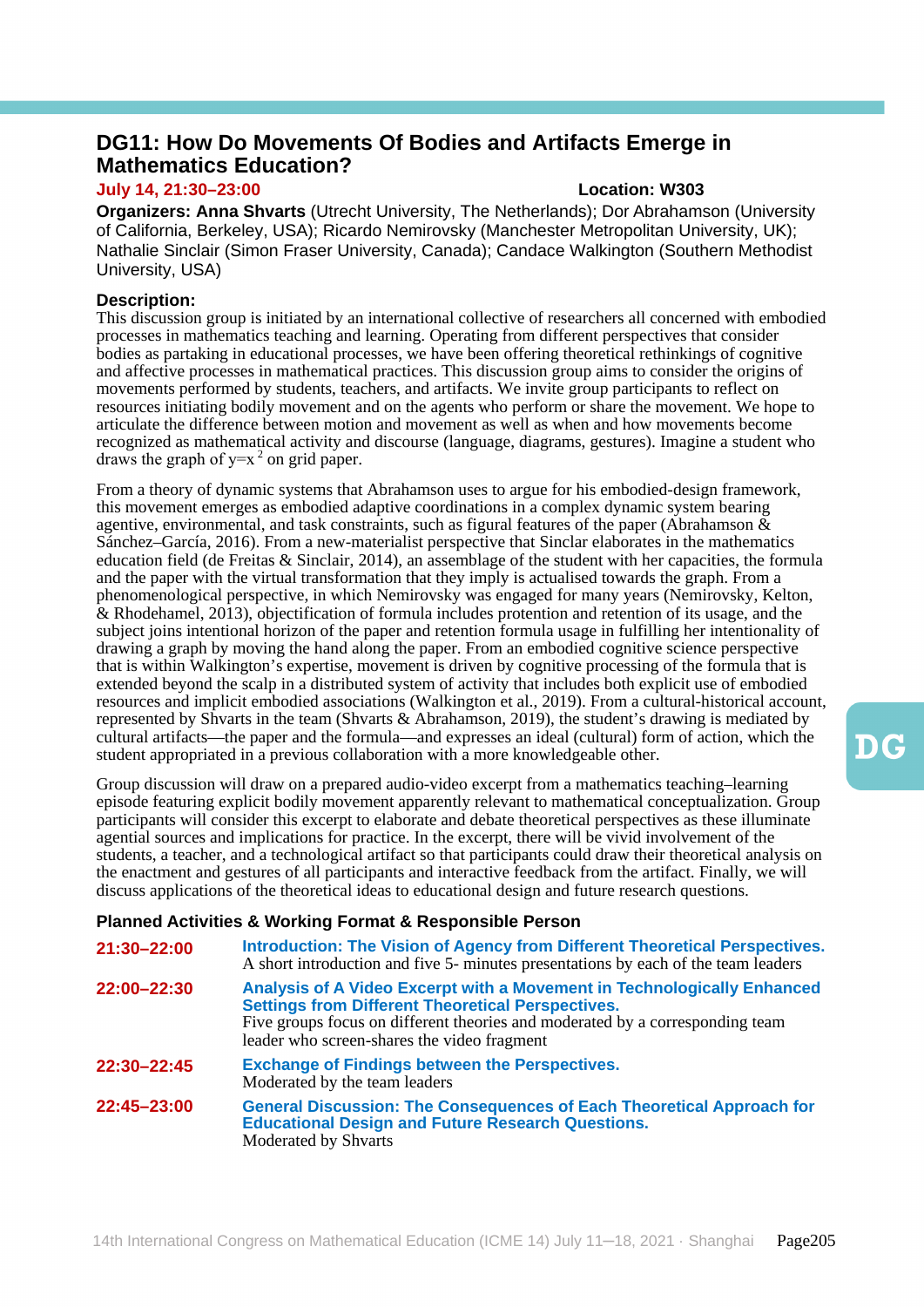# **DG12: Driving Forces behind School Mathematics Curriculum Change in Asia**

# **July 14, 21:30–23:00 Location: W313**

**Organizers: Zahra Gooya** (Shahid Beheshti University, Tehran, Iran); Soheila Gholamazad (Organization for Research and Education al Planning, Ministry of Education, Iran)

# **Description:**

There are many different driving forces behind every mathematics curriculum change around the world including politics, values and culture. In recent time, one of the driving forces behind mathematics curriculum changes has been international assessment results. For instance, every four years, after the TIMSS results are released, many officials in various education systems tempting to take some remedial measures to improve their countries' ranking by the next TIMSS.

The scope of this proposal is to discuss the root causes of such hasty and sudden decisions. The proposers invite the audience to discuss the ways in which, school mathematics curriculum be altered and adjusted in such ways to keep the balance between local and global situations and to use research findings properly to suit different education systems.

# **Planned Activities & Working Format & Responsible Person**

| $21:30 - 21:40$ | <b>Introducing the Aim of the DG</b><br>Rationale for DG (Zahra Gooya)                                                                                                                                                                                                                                                       |
|-----------------|------------------------------------------------------------------------------------------------------------------------------------------------------------------------------------------------------------------------------------------------------------------------------------------------------------------------------|
| 21:40-22:00     | Open the Floor for Participants to Discuss the Controversial or Emerging<br><b>Issues and/or Dilemmas They Have Faced in Mathematics Curriculum in</b><br><b>Their Countries</b><br>Driving forces behind mathematics curricula change/ reform in some of the Asian<br>countries.<br>Soheila Gholamazad (White/ chalk board) |
| 22:00-22:15     | <b>Discussion among Team Members &amp; Participants</b><br>Major driving forces and controversial issues in math curriculum reform<br>Chair & Co-chair (White/chalk board)                                                                                                                                                   |
| 22:15-22:35     | Challenging Participants with the Identified Issues in the 1 <sup>st</sup> Meeting<br>The relation between local characteristics and math curriculum reform/change<br>A volunteer from team members/ participants (Video projector)                                                                                          |
| 22:35-22:50     | <b>Examining the Development of a Framework for Studying Math Curriculum</b><br><b>Changes in Asia</b><br>A possible framework for studying math curriculum changes in Asia<br>Soheila Gholamazad (Video projector)                                                                                                          |
| 22:50-23:00     | <b>Planning Next DG?</b><br>Where to go from here?<br>Whole participants (Video projector)                                                                                                                                                                                                                                   |

# **DG13: Capacity and Network Project Sustainablity and Future Directions**

# **July 14, 21:30–23:00 Location: W101**

**Organizers: Anjum Halai** (Aga Khan University Pakistan); Moustapha Sokhna & Mamadou Sangare (CANP1); Yuri Morales and Nelly Leon (CANP2); Maitree, Khamla and Vu Nhu Thu (CANP3); Alphonse Uworwabayeho and Veronica Sarungi (CANP4); Augusta, Gabriela and Maria del Carmen Bonilla Tumialan (CANP5)

# **Description:**

This discussion group will be attractive to congress participants interested in creating networks and communities of practice in challenging and disadvantaged education contexts. Discussion will focus on the Capacity and Network Projects (CANP) of the International Commission of Mathematical Instruction (ICMI) supported by the International Mathematical Union (IMU), UNESCO and the International Council of Scientific Unions (ICSU) as well as regional governments and institutions. Five CANPs have been organised so far. While each CANP differs in its focus, approach and process the goal is to respond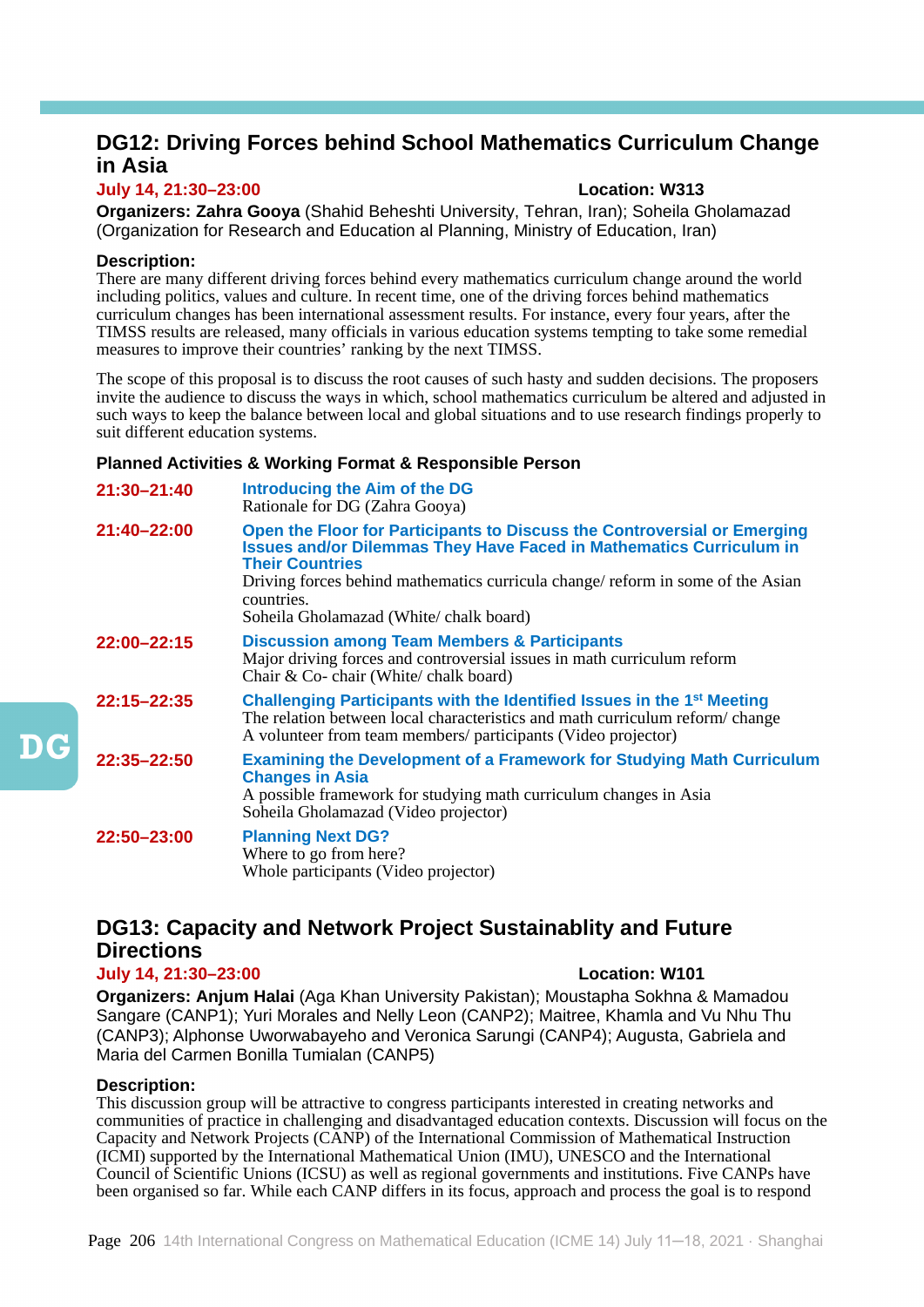to the challenges in mathematics education that have been documented among other reports in UNESCO 2011. The aims of the Discussion Group at ICME 14 include identifying, sharing and discussing common key issues in creating a critical mass to sustain the network and its activities over long term. Through sharing cross-national regional experiences, we expect to deepen and broaden the understanding of lessons learnt in the process of establishing the CANP and taking it forward.

Discussions will be guided by the following key questions:

a. What did the CANP do in 2020? How (if at) were your activities impacted by the pandemic? (focus on one or two innovations/activities).

b. What is planned for the CANP in 2021? Why?

c. What new questions arise for the mathematics education community?

d. What are the similarities and differences in the opportunities and challenges arising in the CANPs? e. What is the impact of CANP on mathematics education in the region? how could the impact be sustained?

# **Planned Activities & Working Format & Responsible Person**

| 21:30-21:45     | <b>Short Introduction</b><br>Introduction to the DG and its website                                                               |
|-----------------|-----------------------------------------------------------------------------------------------------------------------------------|
| 21:45-22:05     | <b>Current/Proposed Curriculum Provisions</b><br>Discussion on four or more selected national examples (Max Stephens)             |
| 22:05-22:25     | <b>Classroom/Teaching Activities</b><br>Presentation and discussion on selected classroom/teaching activities (Zhang<br>Oingiong) |
| $22:25 - 22:45$ | <b>Resources to Support Teachers</b><br>Discussion of available resources to support teaching of CT/AT (Djordje M.<br>Kadijevich) |
| 22:45-23:00     | <b>Post Conference Developments</b><br>Recommendations for continuing collaboration/discussion (Max Stephens)                     |

# **DG14: Mathematics Education and Teacher Professional Development System in Jiangsu Province**

# **July 14, 21:30–23:00 Location: W301**

**Organizers: Lianhua Ning** (Nanjing Normal University, China); Ping Yu (Nanjing Normal University, China); Jingya Zhao (Nanjing Normal University, China); Xiaoyan Zhao (Nanjing Normal University, China); Shanliang Li (Institute of Teaching in Primary and Secondary Education in Jiangsu Province, China); Jiuhong Wang (Tianzheng Primary School, China); Guangming Wei (Experimental Primary School Affiliated with Jinling High School, China)

# **Description:**

In Jiangsu Province, which has been considered as one of the provinces with highest educational development in China, a system at various administrative levels for facilitating professional development of mathematics teachers has been established. By means of setting expert mathematics teacher studio, supporting People Educators in mathematics education, strengthening the cooperation between researchers and in-service mathematics teachers etc., a great progress has been made in mathematics education at primary and secondary level in terms of mathematics teachers' capability of doing research.

In this discussion group, it will be shared with examples how these supporting systems helps to supporting mathematics teachers' professional development. More specific, various activities done in each of the three manners mentioned above will be given, with the aim of characterizing the advantages and challenges in such supporting system. Another aim of this discussion group is to gather more ideas for further improving such system in order to better help mathematics teachers' professional development.

# **Planned Activities & Working Format & Responsible Person**

**21:30–21:40 Introductory Comments (Organizing the group discussion through the key questions)** Whole group discussion (Ping Yu / Xiaoyan Zhao)